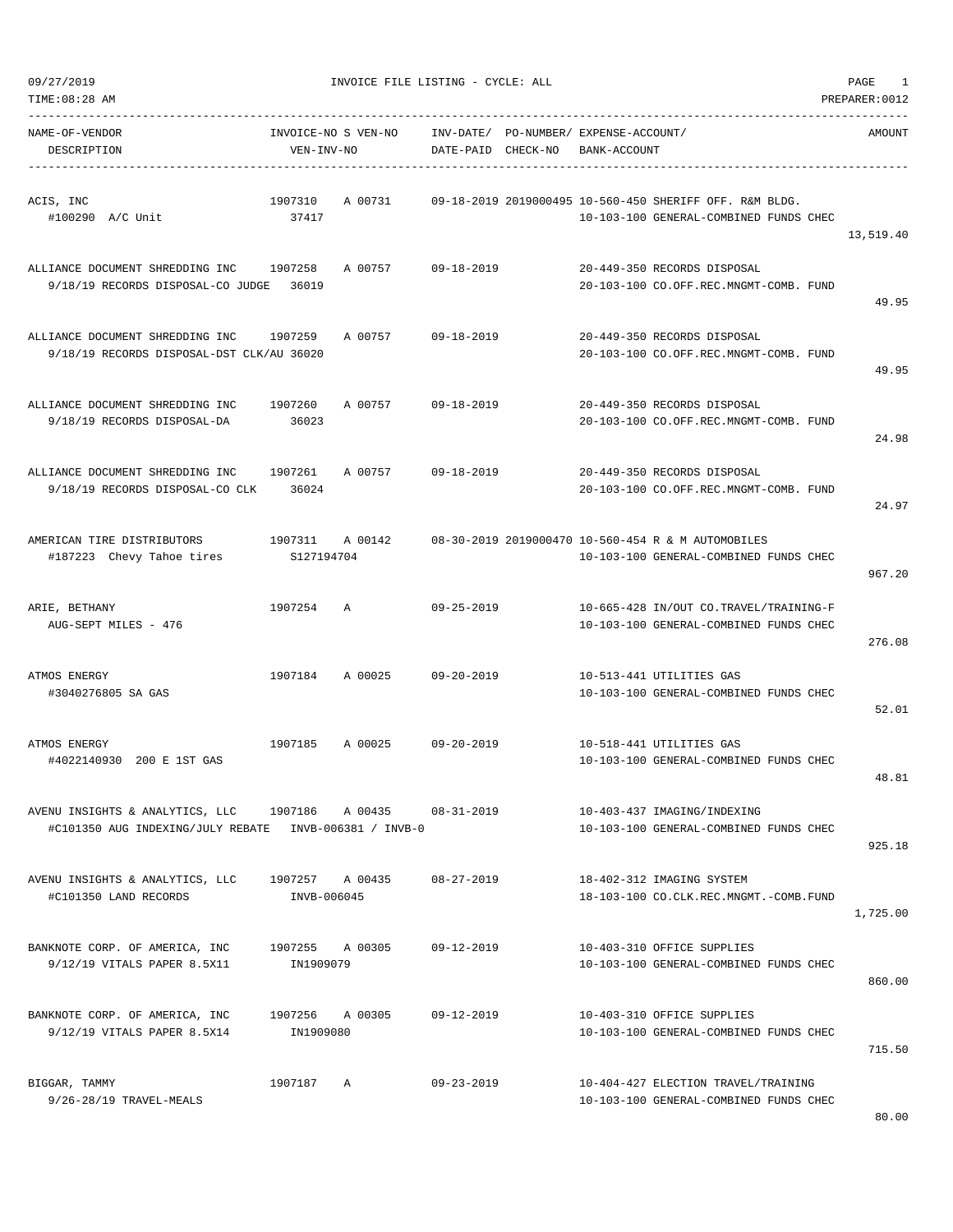| TIME: 08:28 AM                                                              |                                   |         |                    |                                                       |                                                                                              | PREPARER: 0012 |
|-----------------------------------------------------------------------------|-----------------------------------|---------|--------------------|-------------------------------------------------------|----------------------------------------------------------------------------------------------|----------------|
| NAME-OF-VENDOR<br>DESCRIPTION                                               | INVOICE-NO S VEN-NO<br>VEN-INV-NO |         | DATE-PAID CHECK-NO | INV-DATE/ PO-NUMBER/ EXPENSE-ACCOUNT/<br>BANK-ACCOUNT |                                                                                              | AMOUNT         |
| BRESE-LEBRON LAW, PLLC<br>CR-19-27125-1 WOMACK DST CT                       | 1907188                           | A 00449 | $09 - 24 - 2019$   |                                                       | 10-435-437 ATTORNEY FEES<br>10-103-100 GENERAL-COMBINED FUNDS CHEC                           | 300.00         |
| BRESE-LEBRON LAW, PLLC<br>FA-18-43808 JARRETT DST CT                        | 1907312                           | A 00449 | 09-25-2019         |                                                       | 10-435-436 ATTORNEY FEES- CPS CASES<br>10-103-100 GENERAL-COMBINED FUNDS CHEC                | 102.00         |
| CHANDLER, PAUL<br>8/23/19 TRAVEL-MILES                                      | 1907189                           | Α       | $09 - 25 - 2019$   |                                                       | 10-405-427 OUT OF COUNTY TRAVEL/TRAINI<br>10-103-100 GENERAL-COMBINED FUNDS CHEC             | 71.11          |
| CIRCLE STAR QUICK LUBE & TIRE<br>8/30/19 replace left front axle 11-0150591 | 1907313 A 00610                   |         |                    |                                                       | 08-30-2019 2019000487 10-560-454 R & M AUTOMOBILES<br>10-103-100 GENERAL-COMBINED FUNDS CHEC | 325.15         |
| CIRCLE STAR QUICK LUBE & TIRE<br>9/20/19 SHERIFF AUTO                       | 1907314                           | A 00610 | $09 - 20 - 2019$   |                                                       | 10-560-454 R & M AUTOMOBILES<br>10-103-100 GENERAL-COMBINED FUNDS CHEC                       | 535.49         |
| CIRCLE STAR QUICK LUBE & TIRE<br>8/26/19 DURANGO OIL CHANGE                 | 1907315 A 00610<br>11-0150350     |         | 08-26-2019         |                                                       | 10-406-330 AUTO EXPENSE-GAS & OIL<br>10-103-100 GENERAL-COMBINED FUNDS CHEC                  | 41.99          |
| COLLISION 1ST<br>9/20/19 Unit 1941 Damages                                  | 1907316<br>190767                 | A 00766 |                    |                                                       | 09-20-2019 2019000519 10-560-454 R & M AUTOMOBILES<br>10-103-100 GENERAL-COMBINED FUNDS CHEC | 1,031.72       |
| COX, MELANIE<br>9/5-19/19 TRAVEL-64 MILES                                   | 1907190                           | Α       | $09 - 25 - 2019$   |                                                       | 10-499-225 LEONARD OFFICE TRAVEL<br>10-103-100 GENERAL-COMBINED FUNDS CHEC                   | 37.12          |
| DALLAS COUNTY TREASURER<br>#1244 HENSLEE AUTOPSY                            | 1907191<br>430909                 | A 00056 | 09-05-2019         | 10-425-466 AUTOPSIES                                  | 10-103-100 GENERAL-COMBINED FUNDS CHEC                                                       | 2,050.00       |
| DELL MARKETING L.P.<br>#33874740 Toner Waste Receptacles 10339091140        | 1907192 A 00696                   |         |                    |                                                       | 09-07-2019 2019000502 10-475-310 OFFICE SUPPLIES<br>10-103-100 GENERAL-COMBINED FUNDS CHEC   | 39.88          |
| DOLESE BROS. CO.<br>#FAN582 ROCK & GRAVEL                                   | 1907266 A 00200<br>AG19124728     |         | 09-12-2019         |                                                       | 22-622-341 R & B MAT. ROCK & GRAVEL<br>22-103-100 R&B#2- COMBINED FUNDS CHECK                | 920.93         |
| DOLESE BROS. CO.<br>#FAN582 ROCK & GRAVEL                                   | 1907267 A 00200<br>AG19125318     |         | $09 - 13 - 2019$   |                                                       | 22-622-341 R & B MAT. ROCK & GRAVEL<br>22-103-100 R&B#2- COMBINED FUNDS CHECK                | 606.38         |
| DOLESE BROS. CO.<br>#FAN582 ROCK & GRAVEL                                   | 1907268 A 00200<br>AG19125950     |         | 09-16-2019         |                                                       | 22-622-341 R & B MAT. ROCK & GRAVEL<br>22-103-100 R&B#2- COMBINED FUNDS CHECK                | 304.07         |
| DOLESE BROS. CO.<br>#FAN582 ROCK & GRAVEL                                   | 1907269 A 00200<br>AG19126584     |         | 09-17-2019         |                                                       | 22-622-341 R & B MAT. ROCK & GRAVEL<br>22-103-100 R&B#2- COMBINED FUNDS CHECK                |                |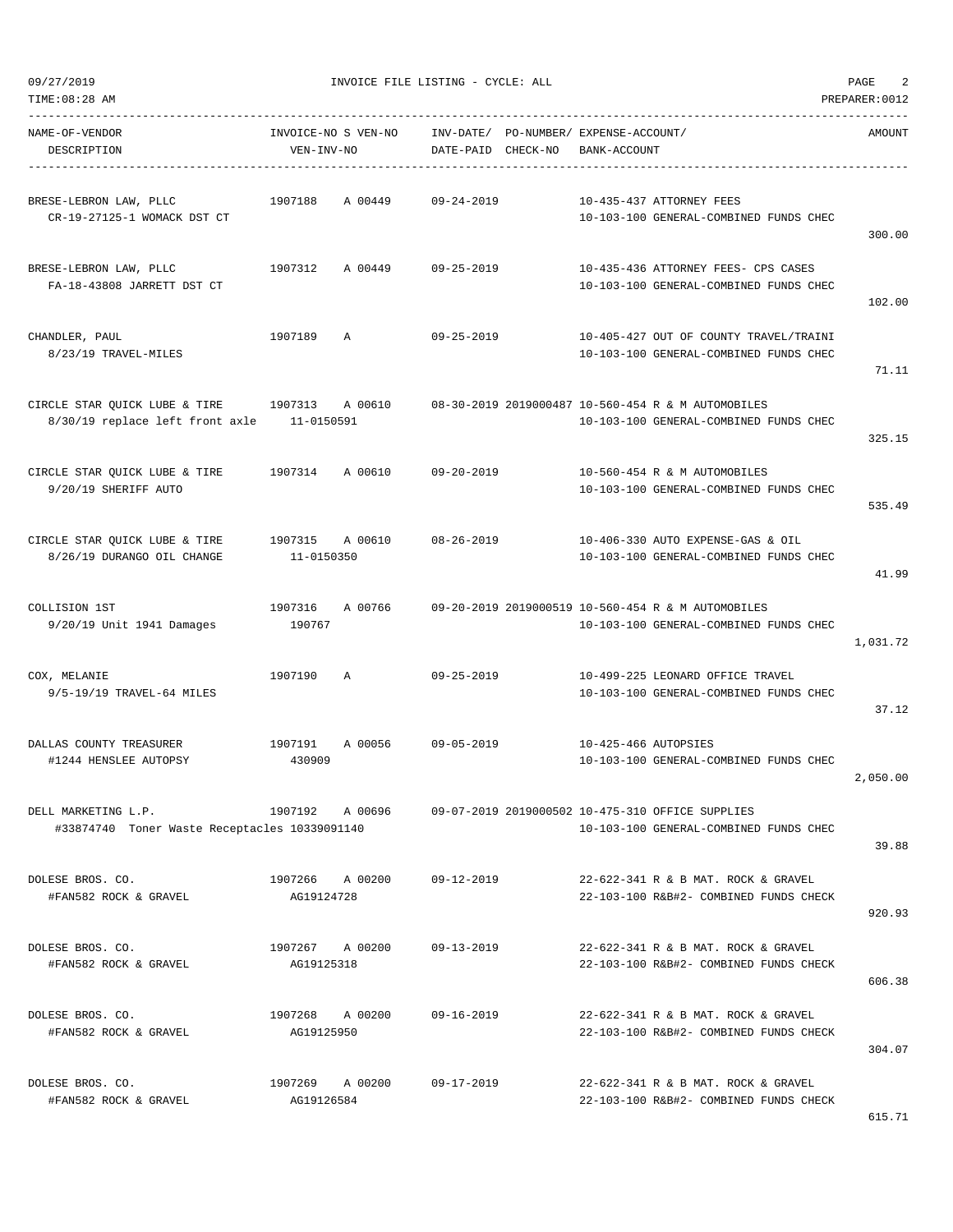| NAME-OF-VENDOR<br>DESCRIPTION                              | VEN-INV-NO                               | INVOICE-NO S VEN-NO    INV-DATE/ PO-NUMBER/ EXPENSE-ACCOUNT/<br>DATE-PAID CHECK-NO | BANK-ACCOUNT                                                                  | AMOUNT   |
|------------------------------------------------------------|------------------------------------------|------------------------------------------------------------------------------------|-------------------------------------------------------------------------------|----------|
|                                                            |                                          |                                                                                    |                                                                               |          |
| DOLESE BROS. CO.<br>#FAN582 ROCK & GRAVEL                  | 1907270 A 00200<br>AG19127256            | 09-18-2019                                                                         | 22-622-341 R & B MAT. ROCK & GRAVEL<br>22-103-100 R&B#2- COMBINED FUNDS CHECK | 309.89   |
| DOLESE BROS. CO.<br>#FAN582 ROCK & GRAVEL                  | 1907271 A 00200 09-23-2019<br>AG19129149 |                                                                                    | 22-622-341 R & B MAT. ROCK & GRAVEL<br>22-103-100 R&B#2- COMBINED FUNDS CHECK | 542.55   |
| DOUBLE D TRUCK REPAIR<br>9/10/19 R&M PARTS-LIFT PUMP 11287 | 1907272 A 00009 09-10-2019               |                                                                                    | 22-622-458 R & M MACHINERY PARTS<br>22-103-100 R&B#2- COMBINED FUNDS CHECK    | 1,121.11 |
| ELDORADO DENTAL<br>SEPT PRISONER DENTAL                    | 1907317 A 00613<br>09222019              | 09-22-2019                                                                         | 10-565-405 PRISONER MEDICAL<br>10-103-100 GENERAL-COMBINED FUNDS CHEC         | 225.00   |
| EVANS, MICHAEL S.<br>49662 GARZA CO CT@LAW                 | 1907193 A 00438 09-24-2019               |                                                                                    | 10-410-424 INDIGENT ATTORNEY FEES<br>10-103-100 GENERAL-COMBINED FUNDS CHEC   | 400.00   |
| EVANS, MICHAEL S.<br>49664 BISSELL CO CT@LAW               | 1907194 A 00438 09-24-2019               |                                                                                    | 10-410-424 INDIGENT ATTORNEY FEES<br>10-103-100 GENERAL-COMBINED FUNDS CHEC   | 400.00   |
| EVANS, MICHAEL S.<br>FA-19-44104 MORRISON DST CT           | 1907318 A 00438                          | $09 - 24 - 2019$                                                                   | 10-435-436 ATTORNEY FEES- CPS CASES<br>10-103-100 GENERAL-COMBINED FUNDS CHEC | 361.25   |
| FEDEX<br>#1552-9649-6 POSTAGE                              | 1907195 A 00148<br>6-742-23525           | 09-19-2019                                                                         | 10-560-311 POSTAL EXPENSES<br>10-103-100 GENERAL-COMBINED FUNDS CHEC          | 2,090.15 |
| FRITTS, JOEY D.<br>CR-14-25148 THOMPSON DST CT             | 1907196 A 00028 08-26-2019               |                                                                                    | 10-435-437 ATTORNEY FEES<br>10-103-100 GENERAL-COMBINED FUNDS CHEC            | 931.00   |
| FUNCTION 4, LLC<br>#9A1068 COPIES-AGRILIFE                 | 1907197 A 00236<br>INV733980             | $09 - 04 - 2019$                                                                   | 10-665-315 COPIER RENTAL<br>10-103-100 GENERAL-COMBINED FUNDS CHEC            | 67.97    |
| FUNCTION 4, LLC<br>#9A1068 COPIES-CO CLK/AUDITOR INV733980 | 1907198 A 00236                          | 09-04-2019                                                                         | 10-510-315 COPIER RENTAL<br>10-103-100 GENERAL-COMBINED FUNDS CHEC            | 35.25    |
| FUNCTION 4, LLC<br>#9A1068 COPIES-TAX OFFICE               | 1907199 A 00236<br>INV733980             | $09 - 04 - 2019$                                                                   | 10-499-315 COPIER EXPENSE<br>10-103-100 GENERAL-COMBINED FUNDS CHEC           | 4.70     |
| FUNCTION 4, LLC<br>#9A1068 COPIES-S ANNEX                  | 1907200 A 00236<br>INV733980             | 09-04-2019                                                                         | 10-513-315 COPIER RENTAL<br>10-103-100 GENERAL-COMBINED FUNDS CHEC            | 5.84     |
| FUNCTION 4, LLC<br>#9A1068 COPIES-ENVIRO DEVEL             | 1907201 A 00236 09-04-2019<br>INV733980  |                                                                                    | 10-590-315 COPIER RENTAL<br>10-103-100 GENERAL-COMBINED FUNDS CHEC            |          |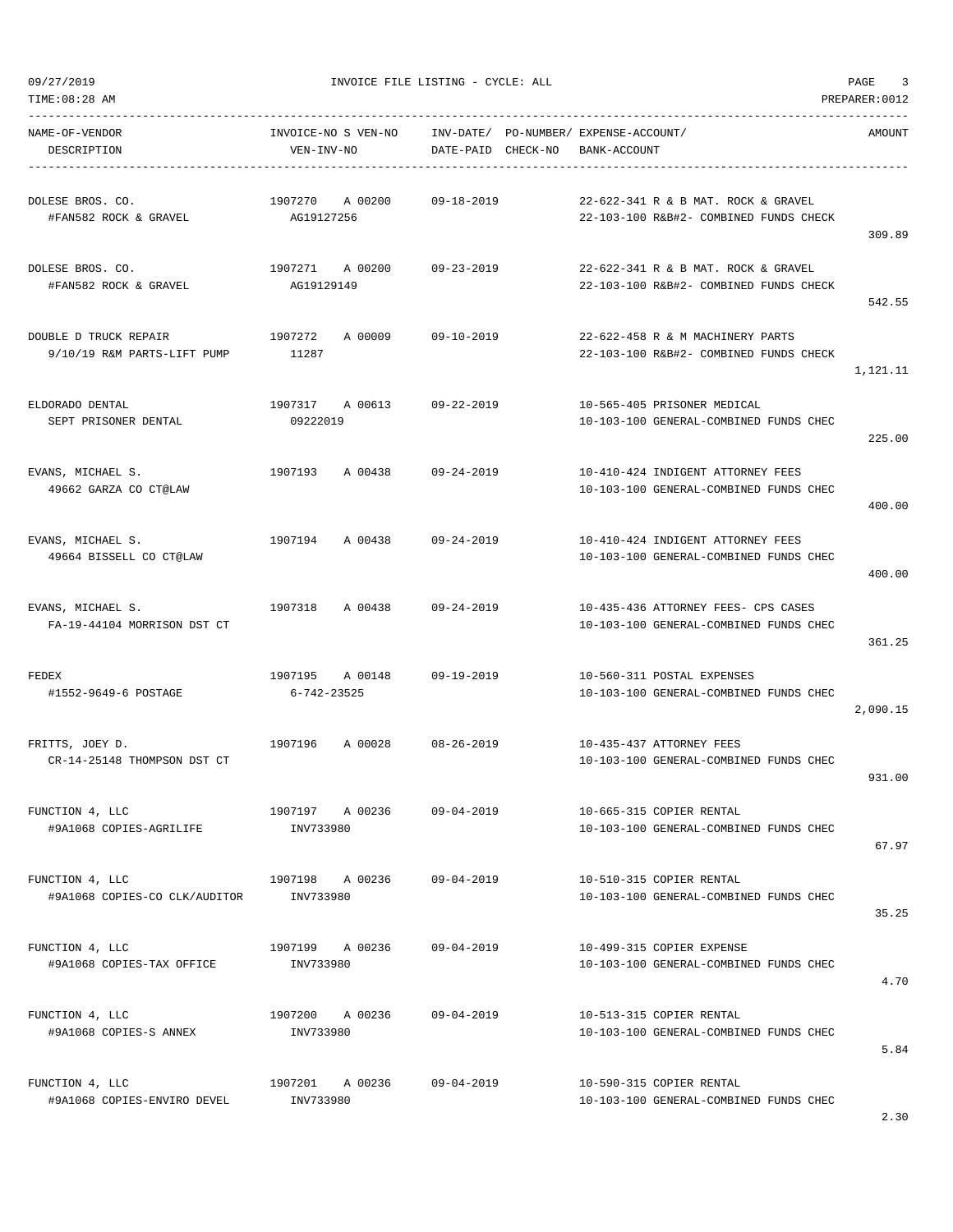| NAME-OF-VENDOR<br>DESCRIPTION                                       | INVOICE-NO S VEN-NO<br>VEN-INV-NO       |         | INV-DATE/ PO-NUMBER/ EXPENSE-ACCOUNT/<br>DATE-PAID CHECK-NO | BANK-ACCOUNT |                                                                                                        | AMOUNT    |
|---------------------------------------------------------------------|-----------------------------------------|---------|-------------------------------------------------------------|--------------|--------------------------------------------------------------------------------------------------------|-----------|
| FUNCTION 4, LLC<br>#9A1068 COPIES-JUV PROB                          | 1907202 A 00236<br>INV733980            |         | 09-04-2019                                                  |              | 10-575-315 COPIER RENTAL<br>10-103-100 GENERAL-COMBINED FUNDS CHEC                                     | 2.76      |
| FUNCTION 4, LLC<br>#9A1068 COPIES-DA                                | 1907203 A 00236 09-04-2019<br>INV733980 |         |                                                             |              | 10-475-315 COPIER EXPENSE<br>10-103-100 GENERAL-COMBINED FUNDS CHEC                                    | 6.16      |
| FUNCTION 4, LLC<br>#9A1068 COPIES-CO CT@LAW                         | 1907204 A 00236 09-04-2019<br>INV733980 |         |                                                             |              | 10-410-315 COPIER RENTAL<br>10-103-100 GENERAL-COMBINED FUNDS CHEC                                     | 3.08      |
| GRAHAM TRUCK TIRE CENTER<br>#1658-B R&M TIRE                        | 1907279 A 00692<br>2170088              |         | 09-09-2019                                                  |              | 23-623-459 R & M MACH. TIRES & TUBES<br>23-103-100 R&B#3-COMBINED FUNDS CHECKI                         | 35.00     |
| GT DISTRIBUTORS, INC<br>#002162 Uniforms                            | 1907307 A 00281<br>INV0727194           |         |                                                             |              | 09-16-2019 2019000443 84-560-395 UNIFORMS/OTHER<br>84-103-100 BOIS D'ARC-COMBINED FUNDS C              | 182.30    |
| HART INTERCIVIC<br>#FAN-04689 Election Supplies 077189              | 1907319 A 00128                         |         |                                                             |              | 09-20-2019 2019000509 10-404-310 ELECTION SUPPLIES<br>10-103-100 GENERAL-COMBINED FUNDS CHEC           | 491.00    |
| HOLLAND, JORDAN PLLC<br>50162 WREYFORD CO CT@LAW                    | 1907205 A 00010 09-25-2019              |         |                                                             |              | 10-410-424 INDIGENT ATTORNEY FEES<br>10-103-100 GENERAL-COMBINED FUNDS CHEC                            | 175.00    |
| HOLLAND, JORDAN PLLC<br>50014 GONZALEZ CO CT@LAW                    | 1907206 A 00010                         |         | 09-25-2019                                                  |              | 10-410-424 INDIGENT ATTORNEY FEES<br>10-103-100 GENERAL-COMBINED FUNDS CHEC                            | 300.00    |
| IHS PHARMACY<br>#F199999999 AUG PRISONER MEDS 56287 / 56700         | 1907207 A 00405                         |         | 08-31-2019                                                  |              | 10-565-405 PRISONER MEDICAL<br>10-103-100 GENERAL-COMBINED FUNDS CHEC                                  | 3,416.07  |
| INTER-COUNTY COMMUNICATIONS, INC<br>9/20/19 Can AM Defender W/Upfit | 1907308<br>Α<br>403-00088               |         |                                                             |              | 09-20-2019 2019000503 84-560-575 PURCHASE AUTOS, BOATS, ATV'<br>84-103-100 BOIS D'ARC-COMBINED FUNDS C | 23,066.79 |
| J.R. THOMPSON, INC.<br>#1051 ROCK & GRAVEL                          | 1907273<br>74113                        | A 00701 | $09 - 17 - 2019$                                            |              | 22-622-341 R & B MAT. ROCK & GRAVEL<br>22-103-100 R&B#2- COMBINED FUNDS CHECK                          | 332.74    |
| J.R. THOMPSON, INC.<br>#1051 ROCK & GRAVEL                          | 1907274<br>74134                        | A 00701 | $09 - 18 - 2019$                                            |              | 22-622-341 R & B MAT. ROCK & GRAVEL<br>22-103-100 R&B#2- COMBINED FUNDS CHECK                          | 508.18    |
| J.R. THOMPSON, INC.<br>#1051 ROCK & GRAVEL                          | 1907275<br>74162                        | A 00701 | 09-19-2019                                                  |              | 22-622-341 R & B MAT. ROCK & GRAVEL<br>22-103-100 R&B#2- COMBINED FUNDS CHECK                          | 501.29    |
| J.R. THOMPSON, INC.<br>#1051 ROCK & GRAVEL                          | 1907276<br>74191                        | A 00701 | $09 - 20 - 2019$                                            |              | 22-622-341 R & B MAT. ROCK & GRAVEL<br>22-103-100 R&B#2- COMBINED FUNDS CHECK                          |           |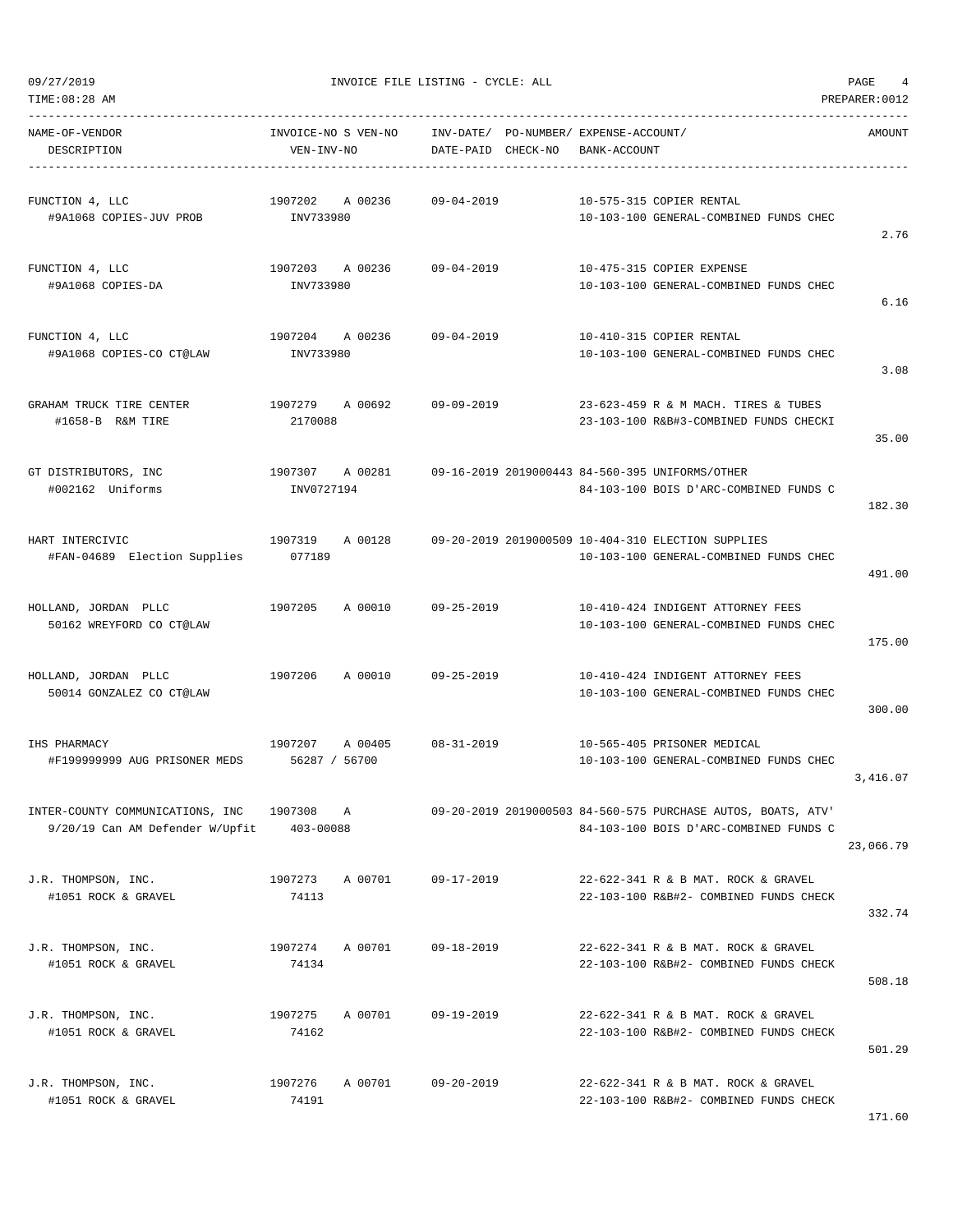09/27/2019 INVOICE FILE LISTING - CYCLE: ALL PAGE 5

| NAME-OF-VENDOR<br>DESCRIPTION                                                                                                   | INVOICE-NO S VEN-NO INV-DATE/ PO-NUMBER/ EXPENSE-ACCOUNT/<br>VEN-INV-NO | DATE-PAID CHECK-NO BANK-ACCOUNT |                                                                               | AMOUNT   |
|---------------------------------------------------------------------------------------------------------------------------------|-------------------------------------------------------------------------|---------------------------------|-------------------------------------------------------------------------------|----------|
| JOE D MOSS ATTORNEY AT LAW       1907208   A 00431     09-23-2019<br>50152 HAMILTON CO CT@LAW                                   |                                                                         |                                 | 10-410-424 INDIGENT ATTORNEY FEES<br>10-103-100 GENERAL-COMBINED FUNDS CHEC   | 275.00   |
| JOE D MOSS ATTORNEY AT LAW<br>J-2019-007 HDC DST CT                                                                             | 1907320 A 00431 09-12-2019                                              |                                 | 10-435-432 ATTORNEY FEES JUVENILE<br>10-103-100 GENERAL-COMBINED FUNDS CHEC   | 2,310.00 |
| FA-19-44015 MADEIRA DST CT                                                                                                      |                                                                         |                                 | 10-435-436 ATTORNEY FEES- CPS CASES<br>10-103-100 GENERAL-COMBINED FUNDS CHEC | 3,940.00 |
| KAMRAS, MS. JANET M.<br>9/20/19 CV-18-43793 TRANSCRIPT                                                                          | 1907209 A 00137 09-20-2019                                              |                                 | 10-435-438 COURT REPORTER EXPENSE<br>10-103-100 GENERAL-COMBINED FUNDS CHEC   | 79.00    |
| KONICA MINOLTA PREMIER FINANCE         1907210      A 00444         09-21-2019<br>#1284057 COPIER LEASE-TAX OFFICE 65145965     |                                                                         |                                 | 10-499-315 COPIER EXPENSE<br>10-103-100 GENERAL-COMBINED FUNDS CHEC           | 89.75    |
| #1284057 COPIER LEASE-AGRILIFE 65145965                                                                                         |                                                                         |                                 | 10-665-315 COPIER RENTAL<br>10-103-100 GENERAL-COMBINED FUNDS CHEC            | 89.75    |
| KONICA MINOLTA PREMIER FINANCE         1907212      A 00444         09-21-2019<br>#1284057 COPIER LEASE-CO CT@LAW 65145965      |                                                                         |                                 | 10-410-315 COPIER RENTAL<br>10-103-100 GENERAL-COMBINED FUNDS CHEC            | 97.72    |
| KONICA MINOLTA PREMIER FINANCE 1907213 A 00444 09-21-2019<br>#1284057 COPIER LEASE-S ANNEX 65145965                             |                                                                         |                                 | 10-513-315 COPIER RENTAL<br>10-103-100 GENERAL-COMBINED FUNDS CHEC            | 97.72    |
| KONICA MINOLTA PREMIER FINANCE         1907214       A 00444         09-21-2019<br>#1284057 COPIER LEASE-CO CLK/AUDITO 65145965 |                                                                         |                                 | 10-510-315 COPIER RENTAL<br>10-103-100 GENERAL-COMBINED FUNDS CHEC            | 314.27   |
| KONICA MINOLTA PREMIER FINANCE<br>#1284057 COPIER LEASE-ENVIRO DEVEL 65145965                                                   | 1907215 A 00444                                                         | 09-21-2019                      | 10-590-315 COPIER RENTAL<br>10-103-100 GENERAL-COMBINED FUNDS CHEC            | 73.29    |
| KONICA MINOLTA PREMIER FINANCE 1907216 A 00444 09-21-2019<br>#1284057 COPIER LEASE-JUV PROB                                     | 65145965                                                                |                                 | 10-575-315 COPIER RENTAL<br>10-103-100 GENERAL-COMBINED FUNDS CHEC            | 24.43    |
| KONICA MINOLTA PREMIER FINANCE<br>#1284057 COPIER LEASE-DA                                                                      | 1907217 A 00444<br>65145965                                             | $09 - 21 - 2019$                | 10-475-315 COPIER EXPENSE<br>10-103-100 GENERAL-COMBINED FUNDS CHEC           | 101.52   |
| MCCRAW MATERIALS<br>$9/18/19$ ROCK & GRAVEL                                                                                     | A 00095<br>1907280<br>26191                                             | 09-18-2019                      | 23-623-341 R & B MAT. ROCK & GRAVEL<br>23-103-100 R&B#3-COMBINED FUNDS CHECKI | 6,531.20 |
| MEADE NORMAN INS. AGENCY, INC.<br>#PARHDE1 BOND PARHAM                                                                          | 1907218<br>A 00102<br>34283                                             | 09-20-2019                      | 10-403-480 BOND<br>10-103-100 GENERAL-COMBINED FUNDS CHEC                     |          |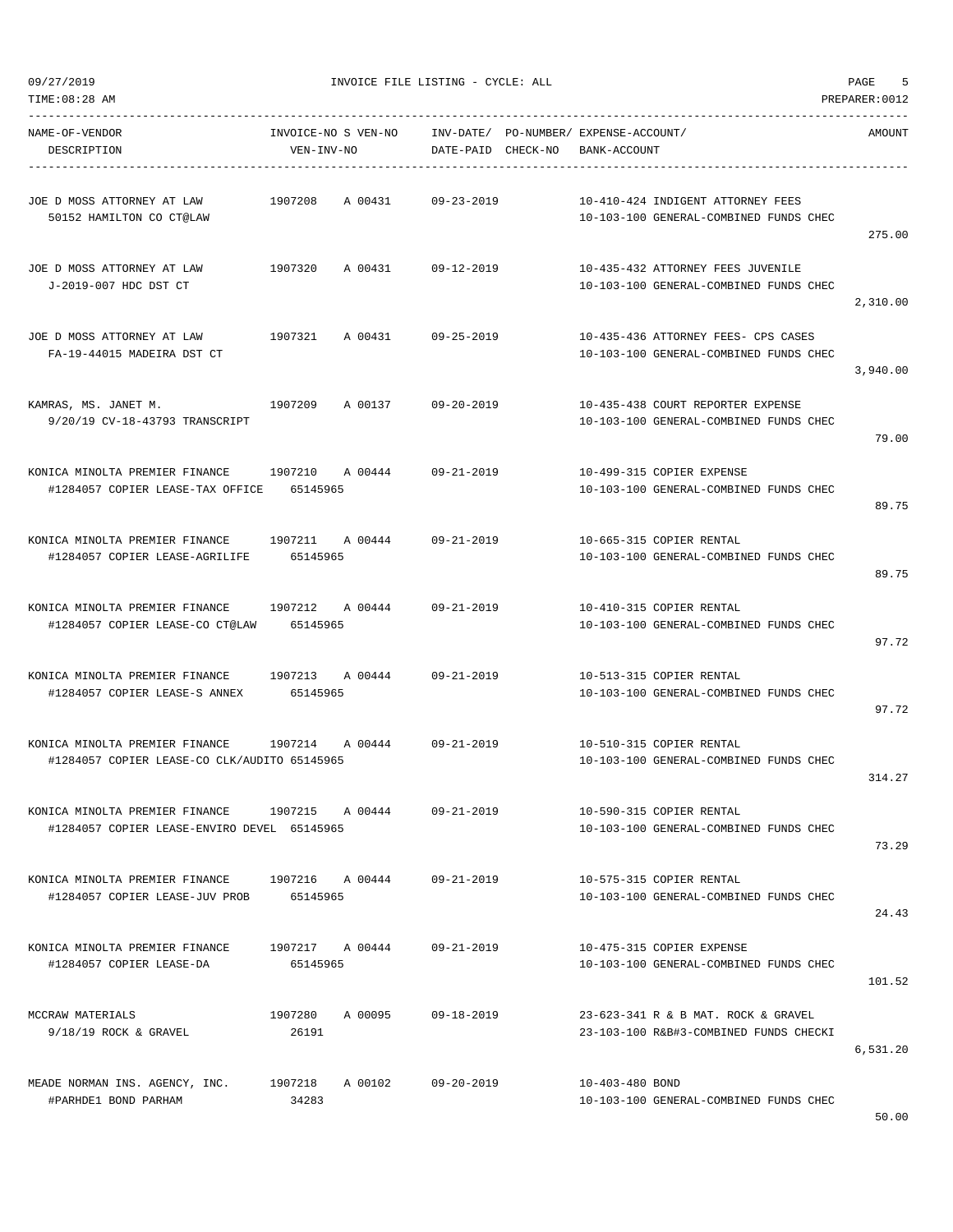|  | 09/27/2019 |  |
|--|------------|--|
|  |            |  |

INVOICE FILE LISTING - CYCLE: ALL PAGE 6

DESCRIPTION VEN-INV-NO DATE-PAID CHECK-NO BANK-ACCOUNT

----------------------------------------------------------------------------------------------------------------------------------- NAME-OF-VENDOR INVOICE-NO S VEN-NO INV-DATE/ PO-NUMBER/ EXPENSE-ACCOUNT/ AMOUNT

TIME:08:28 AM PREPARER:0012

| MEADE NORMAN INS. AGENCY, INC. 1907219 A 00102 08-09-2019<br>#ROBILA2 BOND ROBINSON                                                             | 34231                |                            | 10-403-480 BOND                                                    | 10-103-100 GENERAL-COMBINED FUNDS CHEC                                           | 50.00     |
|-------------------------------------------------------------------------------------------------------------------------------------------------|----------------------|----------------------------|--------------------------------------------------------------------|----------------------------------------------------------------------------------|-----------|
| MEADE NORMAN INS. AGENCY, INC. 1907220<br>#MCWIDA1 BOND MCWILLIAMS                                                                              | 34230                |                            | A 00102 08-09-2019 10-403-480 BOND                                 | 10-103-100 GENERAL-COMBINED FUNDS CHEC                                           | 50.00     |
| MEADE NORMAN INS. AGENCY, INC. 1907221 A 00102 09-20-2019<br>#DENNST1 BOND/NOTARY DENNIS                                                        | 34285                |                            | 10-457-480 BOND                                                    | 10-103-100 GENERAL-COMBINED FUNDS CHEC                                           | 149.00    |
| MIEARS, STEVEN R.<br>FA-11-40163 MILLER DST CT                                                                                                  |                      | 1907222 A 00337 09-24-2019 |                                                                    | 10-435-436 ATTORNEY FEES- CPS CASES<br>10-103-100 GENERAL-COMBINED FUNDS CHEC    | 725.00    |
| MOORE, RANDY<br>9/3-6/19 TRAVEL-MILES/HOTEL/MEALS                                                                                               | 1907223 A            | $09 - 25 - 2019$           |                                                                    | 10-400-427 OUT OF COUNTY TRAVEL/TRAINI<br>10-103-100 GENERAL-COMBINED FUNDS CHEC | 1,117.99  |
| MORRIS LAW OFFICE, PLLC                1907224    A 00011     08-13-2019            10-435-437 ATTORNEY FEES<br>CR-19-27056-1 ARMENDAREZ DST CT |                      |                            |                                                                    | 10-103-100 GENERAL-COMBINED FUNDS CHEC                                           | 810.00    |
| MOTOROLA SOLUTIONS, INC 1907309 A<br>#1036279926 APX8500 MOBILE 16069127                                                                        |                      | 09-06-2019                 |                                                                    | 86-560-573 EMERGENCY RADIOS<br>86-103-100 TECHNOLOGY FUNDS CHECKING              | 34,764.08 |
| N-TEX SAND & GRAVEL OPERATING, LLC 1907262 A 00429 09-19-2019<br>$9/19/19$ ROCK & GRAVEL                                                        | 12975                |                            |                                                                    | 21-621-341 R & B MAT. ROCK & GRAVEL<br>21-103-100 R&B#1-COMBINED FUNDS CHECKI    | 681.70    |
| OFFICE DEPOT<br>#29023460 POST-IT-NOTES                                                                                                         | 368633213001         |                            | 1907225 A 00216 09-04-2019 2019000478 10-499-310 OFFICE SUPPLIES   | 10-103-100 GENERAL-COMBINED FUNDS CHEC                                           | 7.99      |
| OFFICE DEPOT<br>#29023460 Office Supplies 372199414001                                                                                          |                      |                            | 1907226 A 00216 09-03-2019 2019000494 10-510-310 OFFICE SUPPLIES   | 10-103-100 GENERAL-COMBINED FUNDS CHEC                                           | 71.64     |
| OFFICE DEPOT<br>#29023460 Office Supplies                                                                                                       | 372199414001         |                            | 1907227 A 00216 09-03-2019 2019000494 10-503-310 OFFICE SUPPLIES   | 10-103-100 GENERAL-COMBINED FUNDS CHEC                                           | 51.69     |
| OFFICE DEPOT<br>#29023460 Office Supplies                                                                                                       | 372233285001         |                            | 1907228 A 00216 09-04-2019 2019000496 10-403-310 OFFICE SUPPLIES   | 10-103-100 GENERAL-COMBINED FUNDS CHEC                                           | 412.51    |
| OFFICE DEPOT<br>#29023460 Office Supplies                                                                                                       | 372244301001/3382696 |                            | 1907229 A 00216 09-03-2019 2019000497 10-404-310 ELECTION SUPPLIES | 10-103-100 GENERAL-COMBINED FUNDS CHEC                                           | 114.77    |
| OFFICE DEPOT<br>#29023460 Paper                                                                                                                 | 372247275001         |                            | 1907230 A 00216 09-04-2019 2019000498 10-475-310 OFFICE SUPPLIES   | 10-103-100 GENERAL-COMBINED FUNDS CHEC                                           | 349.90    |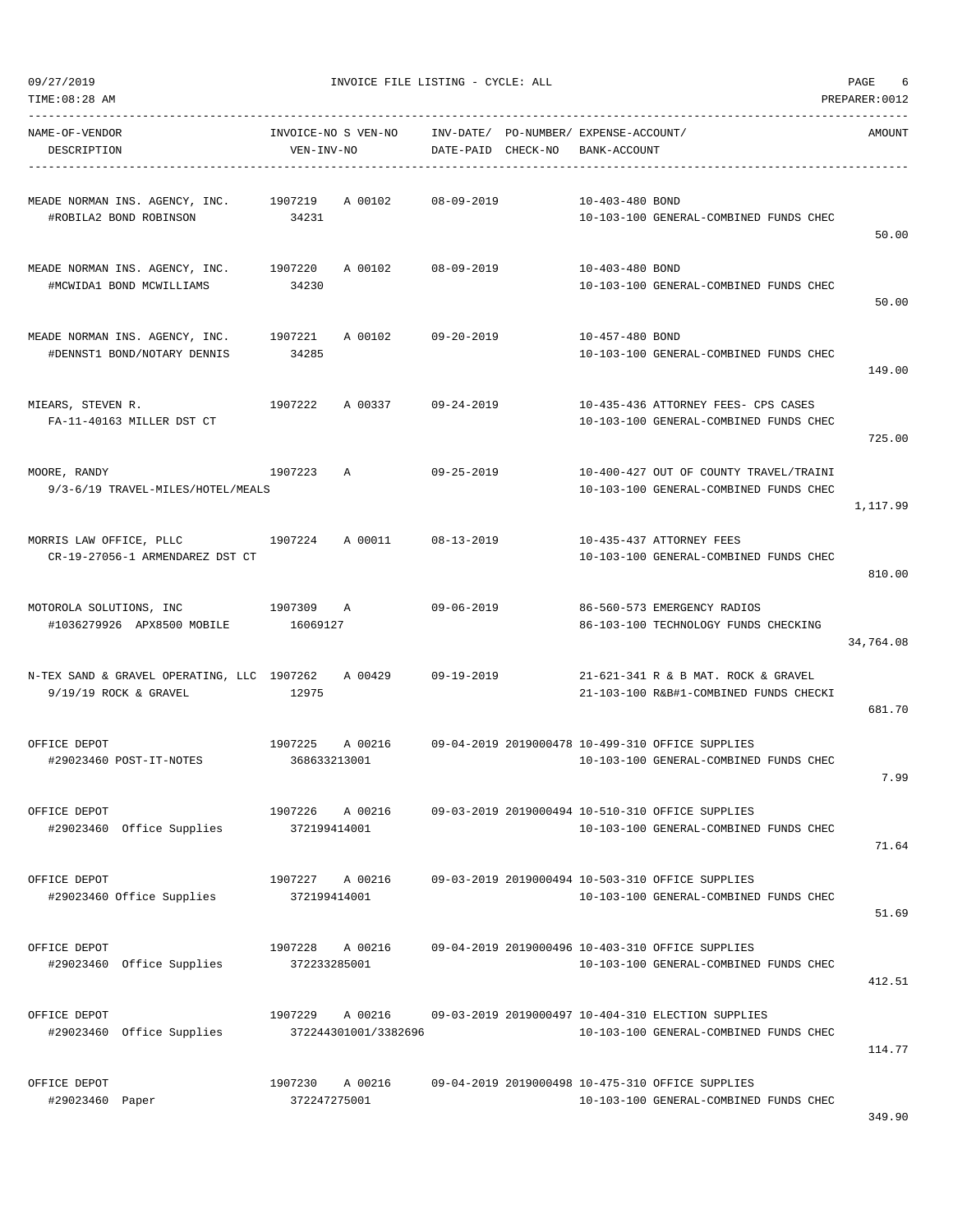| 09/27/2019                                                          | INVOICE FILE LISTING - CYCLE: ALL |         | 7<br>PAGE                       |                                           |                                             |                                                                                              |                |
|---------------------------------------------------------------------|-----------------------------------|---------|---------------------------------|-------------------------------------------|---------------------------------------------|----------------------------------------------------------------------------------------------|----------------|
| TIME: 08:28 AM                                                      |                                   |         |                                 |                                           |                                             |                                                                                              | PREPARER: 0012 |
| NAME-OF-VENDOR<br>DESCRIPTION                                       | INVOICE-NO S VEN-NO<br>VEN-INV-NO |         | INV-DATE/<br>DATE-PAID CHECK-NO |                                           | PO-NUMBER/ EXPENSE-ACCOUNT/<br>BANK-ACCOUNT |                                                                                              | AMOUNT         |
| OFFICE DEPOT<br>#29023460<br>Binders                                | 1907231<br>374177822001           | A 00216 |                                 |                                           |                                             | 09-06-2019 2019000507 10-404-310 ELECTION SUPPLIES<br>10-103-100 GENERAL-COMBINED FUNDS CHEC | 59.52          |
| OFFICE DEPOT<br>#29023460<br>Label Tape                             | 1907232<br>374177822001           | A 00216 |                                 |                                           |                                             | 09-06-2019 2019000507 10-403-310 OFFICE SUPPLIES<br>10-103-100 GENERAL-COMBINED FUNDS CHEC   | 18.63          |
| OFFICE DEPOT<br>#29023460<br>Folders                                | 1907233<br>374181892001           | A 00216 |                                 |                                           |                                             | 09-06-2019 2019000508 10-590-310 OFFICE SUPPLIES<br>10-103-100 GENERAL-COMBINED FUNDS CHEC   | 12.59          |
| OFFICE DEPOT<br>#29023460 Canned Air                                | 1907234<br>374181892001           | A 00216 |                                 |                                           |                                             | 09-06-2019 2019000508 10-499-310 OFFICE SUPPLIES<br>10-103-100 GENERAL-COMBINED FUNDS CHEC   | 24.64          |
| OFFICE DEPOT<br>#29023460 OFFICE SUPPLIES                           | 1907235<br>374182174001           | A 00216 |                                 |                                           |                                             | 09-06-2019 2019000508 10-499-310 OFFICE SUPPLIES<br>10-103-100 GENERAL-COMBINED FUNDS CHEC   | 17.49          |
| P SQUARED EMULSION PLANTS<br>9/17/19 ASPH/STABILIZER                | 1907277<br>19411                  | A 00752 | $09 - 17 - 2019$                |                                           |                                             | 22-622-344 R & B MAT. ASPHALT/RD OIL<br>22-103-100 R&B#2- COMBINED FUNDS CHECK               | 1,342.00       |
| PARKER TIRE<br>9/24/19 R&M TIRE                                     | 1907263<br>11394                  | A 00006 | $09 - 24 - 2019$                |                                           |                                             | 21-621-459 R & M MACH. TIRES & TUBES<br>21-103-100 R&B#1-COMBINED FUNDS CHECKI               | 40.00          |
| PARKER TIRE<br>9/23/19 R&M TIRE                                     | 1907281<br>11384                  | A 00006 | $09 - 23 - 2019$                |                                           |                                             | 23-623-459 R & M MACH. TIRES & TUBES<br>23-103-100 R&B#3-COMBINED FUNDS CHECKI               | 60.00          |
| PARKER TIRE<br>9/23/19 R&M TIRE                                     | 1907327<br>11383                  | A 00006 | $09 - 23 - 2019$                |                                           |                                             | 24-624-459 R & M MACH. TIRES & TUBES<br>24-103-100 R&B#4- COMBINED FUNDS CHECK               | 12.00          |
| PERKINS, J. DANIEL<br>FA-19-44312 HALL DST CT                       | 1907322                           | A 00589 | $09 - 13 - 2019$                |                                           |                                             | 10-435-436 ATTORNEY FEES- CPS CASES<br>10-103-100 GENERAL-COMBINED FUNDS CHEC                | 357.00         |
| PERKINS, J. DANIEL<br>FA-19-44097 MIZZELL DST CT                    | 1907323                           | A 00589 | $09 - 20 - 2019$                |                                           |                                             | 10-435-436 ATTORNEY FEES- CPS CASES<br>10-103-100 GENERAL-COMBINED FUNDS CHEC                | 467.50         |
| PERSONALIZED PRINTING<br>9/24/19 Business Cards - HELMS             | 1907236 A 00826<br>104411         |         |                                 | 09-24-2019 2019000516 10-552-435 PRINTING |                                             | 10-103-100 GENERAL-COMBINED FUNDS CHEC                                                       | 18.00          |
| PRICE PROCTOR & ASSOC LLP<br>6/24/19 CR-15-25463 MCDONALD EVAL 4431 | 1907328                           | A 00831 | $06 - 24 - 2019$                |                                           |                                             | 10-435-442 OTHER PROFESSIONAL SERV.<br>10-103-100 GENERAL-COMBINED FUNDS CHEC                | 1,500.00       |
| R.K. HALL, LLC<br>#1474 ROCK & GRAVEL                               | 1907282<br>207558                 | A 00638 | $09 - 04 - 2019$                |                                           |                                             | 23-623-341 R & B MAT. ROCK & GRAVEL<br>23-103-100 R&B#3-COMBINED FUNDS CHECKI                |                |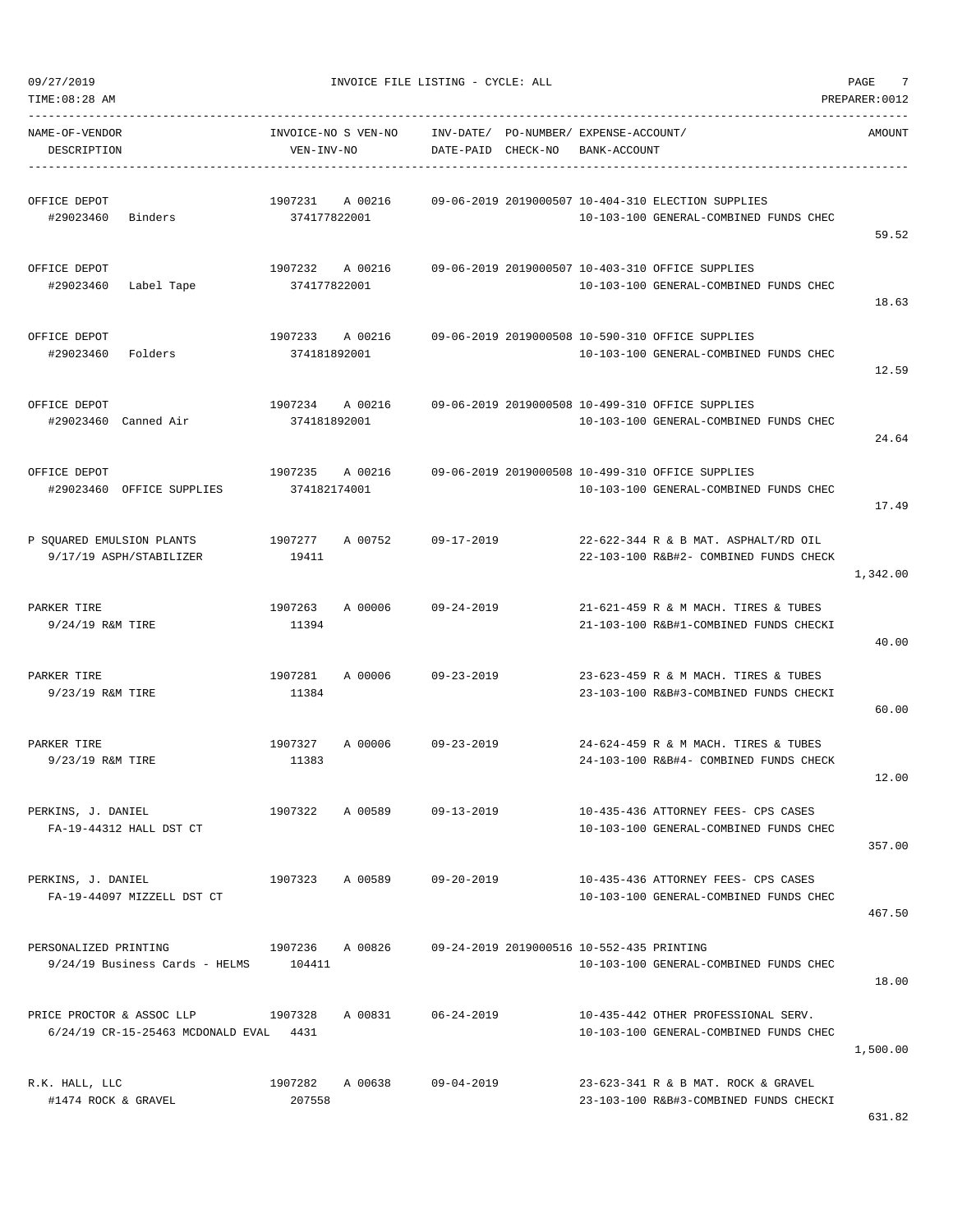09/27/2019 INVOICE FILE LISTING - CYCLE: ALL PAGE 8

----------------------------------------------------------------------------------------------------------------------------------- NAME-OF-VENDOR INVOICE-NO S VEN-NO INV-DATE/ PO-NUMBER/ EXPENSE-ACCOUNT/ AMOUNT DESCRIPTION VEN-INV-NO DATE-PAID CHECK-NO BANK-ACCOUNT ----------------------------------------------------------------------------------------------------------------------------------- R.K. HALL, LLC 1907283 A 00638 09-05-2019 23-623-341 R & B MAT. ROCK & GRAVEL #1474 ROCK & GRAVEL 207598 23-103-100 R&B#3-COMBINED FUNDS CHECKI 626.79 R.K. HALL, LLC 1907284 A 00638 09-09-2019 23-623-341 R & B MAT. ROCK & GRAVEL #1474 ROCK & GRAVEL 208244 23-103-100 R&B#3-COMBINED FUNDS CHECKI 636.99 R.K. HALL, LLC 1907285 A 00638 09-23-2019 23-623-341 R & B MAT. ROCK & GRAVEL #1474 ROCK & GRAVEL 210456 23-103-100 R&B#3-COMBINED FUNDS CHECKI 634.70 R.K. HALL, LLC 1907286 A 00638 09-24-2019 23-623-341 R & B MAT. ROCK & GRAVEL #1474 ROCK & GRAVEL 210492 23-103-100 R&B#3-COMBINED FUNDS CHECKI 426.11 R.K. HALL, LLC 1907287 A 00638 09-17-2019 23-623-344 R & B MAT. ASPHALT/RD OIL #1474 ASPH/OILSAND 209410 23-103-100 R&B#3-COMBINED FUNDS CHECKI 9,840.35 R.K. HALL, LLC 1907288 A 00638 09-18-2019 23-623-344 R & B MAT. ASPHALT/RD OIL #1474 ASPH/OILSAND 209727 23-103-100 R&B#3-COMBINED FUNDS CHECKI 12,991.55 RDO EQUIPMENT CO 1907289 A 00353 09-03-2019 23-623-458 R & M MACHINERY PARTS #7451002 R&M PARTS-TRACTOR 7220 W67490 23-103-100 R&B#3-COMBINED FUNDS CHECKI 1,072.76 RELIANT ENERGY SOLUTIONS 1907237 A 00289 09-20-2019 10-518-440 UTILITIES ELECTRICITY #12 832 845-7 200 E 1ST ELECTRIC 303 000 990 385 1 10-103-100 GENERAL-COMBINED FUNDS CHEC 537.53 RELIANT ENERGY SOLUTIONS 1907238 A 00289 09-23-2019 10-510-440 UTILITIES ELECTRICITY #2 533 980-5 CH ELECTRIC 310 000 339 642 6 10-103-100 GENERAL-COMBINED FUNDS CHEC 23.49 RELIANT ENERGY SOLUTIONS 1907239 A 00289 09-23-2019 10-640-440 UTILITIES ELECTRICITY #2 533 981-3 TDHS ELECTRIC 310 000 339 643 4 10-103-100 GENERAL-COMBINED FUNDS CHEC 832.97 RELIANT ENERGY SOLUTIONS 1907240 A 00289 09-23-2019 10-511-440 UTILITIES ELECTRICITY #2 533 982-1 CO BLDG ELECTRIC 310 000 339 644 2 10-103-100 GENERAL-COMBINED FUNDS CHEC 468.55 RELIANT ENERGY SOLUTIONS 1907241 A 00289 09-20-2019 10-512-440 UTILITIES ELECTRICITY #6 716 696-7 CO-OP ELECTRIC 314 000 325 480 3 10-103-100 GENERAL-COMBINED FUNDS CHEC 410.20 RELIANT ENERGY SOLUTIONS 1907242 A 00289 09-20-2019 10-513-440 UTILITIES ELECTRICITY #2 533 978-9 SA ELECTRIC 315 000 318 705 1 10-103-100 GENERAL-COMBINED FUNDS CHEC 605.90 RELIANT ENERGY SOLUTIONS 1907243 A 00289 09-23-2019 10-515-440 UTILITIES ELECTRICITY #6 730 596-1 WINDOM ELECTRIC 318 000 315 647 5 10-103-100 GENERAL-COMBINED FUNDS CHEC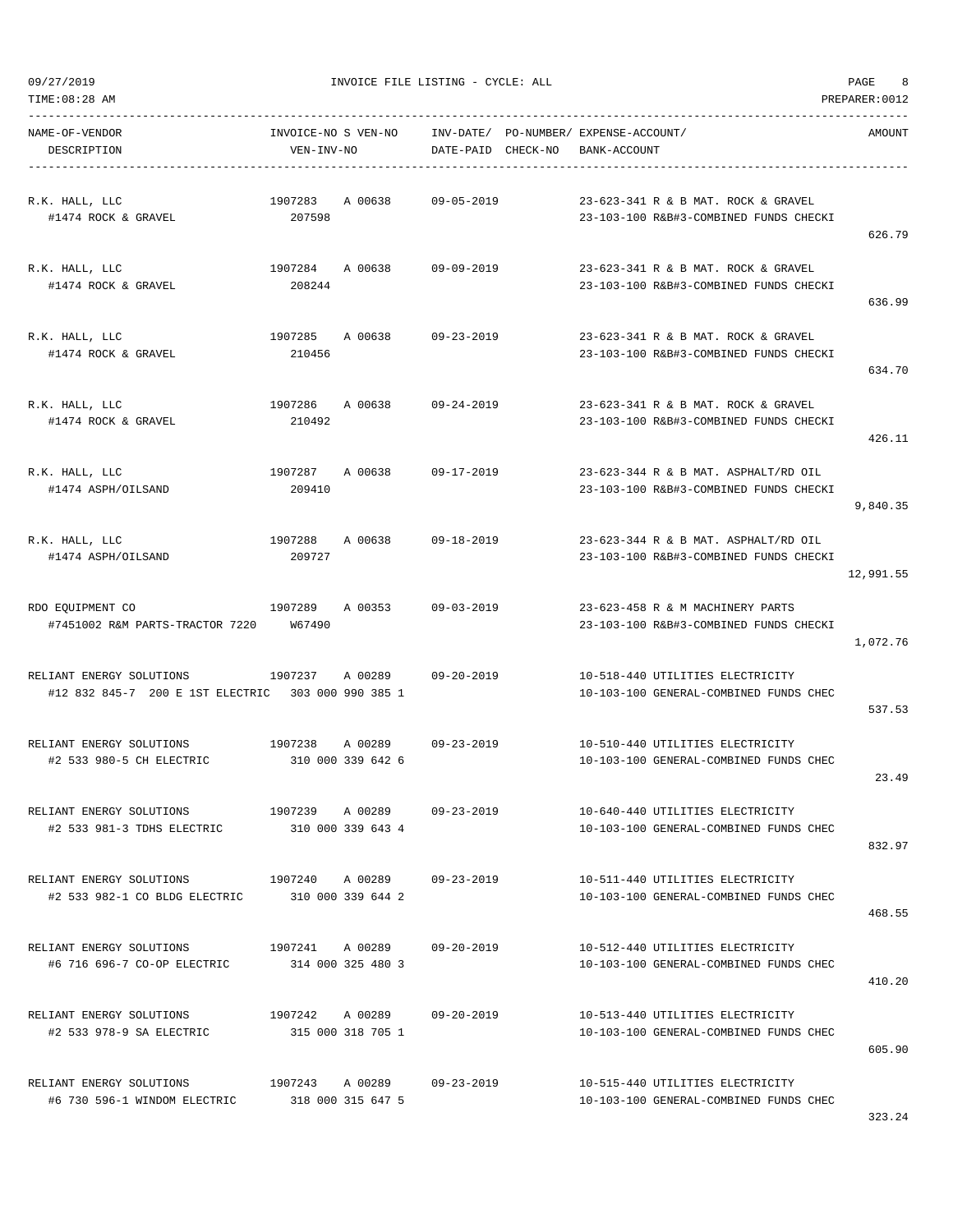| NAME-OF-VENDOR<br>DESCRIPTION                                                                                             | VEN-INV-NO                         | INVOICE-NO S VEN-NO INV-DATE/ PO-NUMBER/ EXPENSE-ACCOUNT/ | DATE-PAID CHECK-NO BANK-ACCOUNT |                                                                                                        | AMOUNT   |
|---------------------------------------------------------------------------------------------------------------------------|------------------------------------|-----------------------------------------------------------|---------------------------------|--------------------------------------------------------------------------------------------------------|----------|
| RELIANT ENERGY SOLUTIONS        1907244   A 00289     09-23-2019<br>#6 878 909-8 WINDOM GDLIGHTELECTRIC 320 000 316 683 5 |                                    |                                                           |                                 | 10-515-440 UTILITIES ELECTRICITY<br>10-103-100 GENERAL-COMBINED FUNDS CHEC                             | 26.83    |
| RELIANT ENERGY SOLUTIONS<br>#9 599 777-1 AGRILIFE ELECTRIC 323 000 307 645 2                                              |                                    | 1907245 A 00289 09-23-2019                                |                                 | 10-516-440 UTILITIES ELECTRICITY<br>10-103-100 GENERAL-COMBINED FUNDS CHEC                             | 334.98   |
| RELIANT ENERGY SOLUTIONS  1907297  A 00289  09-23-2019<br>#7 358 371-8 PCT 4 ELECTRIC                                     | 318 000 315 648 3                  |                                                           |                                 | 24-624-440 UTILITY ELECTRICITY<br>24-103-100 R&B#4- COMBINED FUNDS CHECK                               | 179.99   |
| RELIANT ENERGY SOLUTIONS        1907298   A 00289     09-20-2019<br>#12 434 984-6 REC RD3/FM273 ELECTR 303 000 990 383 6  |                                    |                                                           |                                 | 24-624-440 UTILITY ELECTRICITY<br>24-103-100 R&B#4- COMBINED FUNDS CHECK                               | 20.29    |
| RELIANT ENERGY SOLUTIONS        1907299   A 00289    09-20-2019<br>#12 434 985-3 1369 HWY56 ELECTR 303 000 990 384 4      |                                    |                                                           |                                 | 24-624-440 UTILITY ELECTRICITY<br>24-103-100 R&B#4- COMBINED FUNDS CHECK                               | 69.94    |
| #15 119 264-8 TURNER OFFICE                                                                                               | 396 000 207 623 2                  |                                                           |                                 | 66-667-440 UTILITIES ELECTRICITY<br>66-103-100 GO BONDS CONST.2017-COMBINE                             | 108.88   |
| RICHARD DRAKE CONSTRUCTION CO. L.P. 1907301     A 00756      09-23-2019<br>#F006 ASPH/OIL SAND                            | 174713                             |                                                           |                                 | 24-624-344 R & B MAT. ASPHALT/RD OIL<br>24-103-100 R&B#4- COMBINED FUNDS CHECK                         | 1,567.36 |
| SANITATION SOLUTIONS, INC. 1907264 A 00349 09-25-2019<br>#194746 PCT 1 TRASH                                              | 99P00604                           |                                                           |                                 | 21-621-443 TRASH DUMPSTER PICKUP<br>21-103-100 R&B#1-COMBINED FUNDS CHECKI                             | 82.32    |
| SANITATION SOLUTIONS, INC.<br>#194564 PCT 3 TRASH                                                                         | 99P00605                           | 1907290 A 00349 09-25-2019                                |                                 | 23-623-443 TRASH DUMPSTER PICKUP<br>23-103-100 R&B#3-COMBINED FUNDS CHECKI                             | 82.32    |
| SANSOM'S TRUCK PARTS<br>9/15/19 R&M PARTS-#306                                                                            | 1907291<br>A 00191<br>59480        | 09-15-2019                                                |                                 | 23-623-458 R & M MACHINERY PARTS<br>23-103-100 R&B#3-COMBINED FUNDS CHECKI                             | 389.34   |
| SANSOM'S TRUCK PARTS<br>9/19/19 R&M PARTS-#307                                                                            | 1907292<br>A 00191<br>59531        | 09-19-2019                                                |                                 | 23-623-458 R & M MACHINERY PARTS<br>23-103-100 R&B#3-COMBINED FUNDS CHECKI                             | 66.45    |
| SHI GOVERNMENT SOLUTIONS, INC.<br>#3001172 Software Lic and Ipads                                                         | 1907324<br>A 00494<br>GB00339993   |                                                           |                                 | 09-06-2019 2019000504 10-503-576 COUNTY COMPUTER REPLACEMENT<br>10-103-100 GENERAL-COMBINED FUNDS CHEC | 9,940.51 |
| SHI GOVERNMENT SOLUTIONS, INC.<br>#3001172 KEYBOARD                                                                       | 1907325 A 00494<br>GB00339784      |                                                           |                                 | 09-05-2019 2019000504 10-503-576 COUNTY COMPUTER REPLACEMENT<br>10-103-100 GENERAL-COMBINED FUNDS CHEC | 372.00   |
| SMITH MUNICIPAL SUPPLIES<br>9/24/19 Signs and Brackets                                                                    | 1907329<br>A 00161<br>$00 - 18203$ |                                                           |                                 | 09-24-2019 2019000515 23-623-343 R & B MAT. HARDWRE & LUMB<br>23-103-100 R&B#3-COMBINED FUNDS CHECKI   |          |

801.77

## 09/27/2019 INVOICE FILE LISTING - CYCLE: ALL PAGE 9

## TIME:08:28 AM PREPARER:0012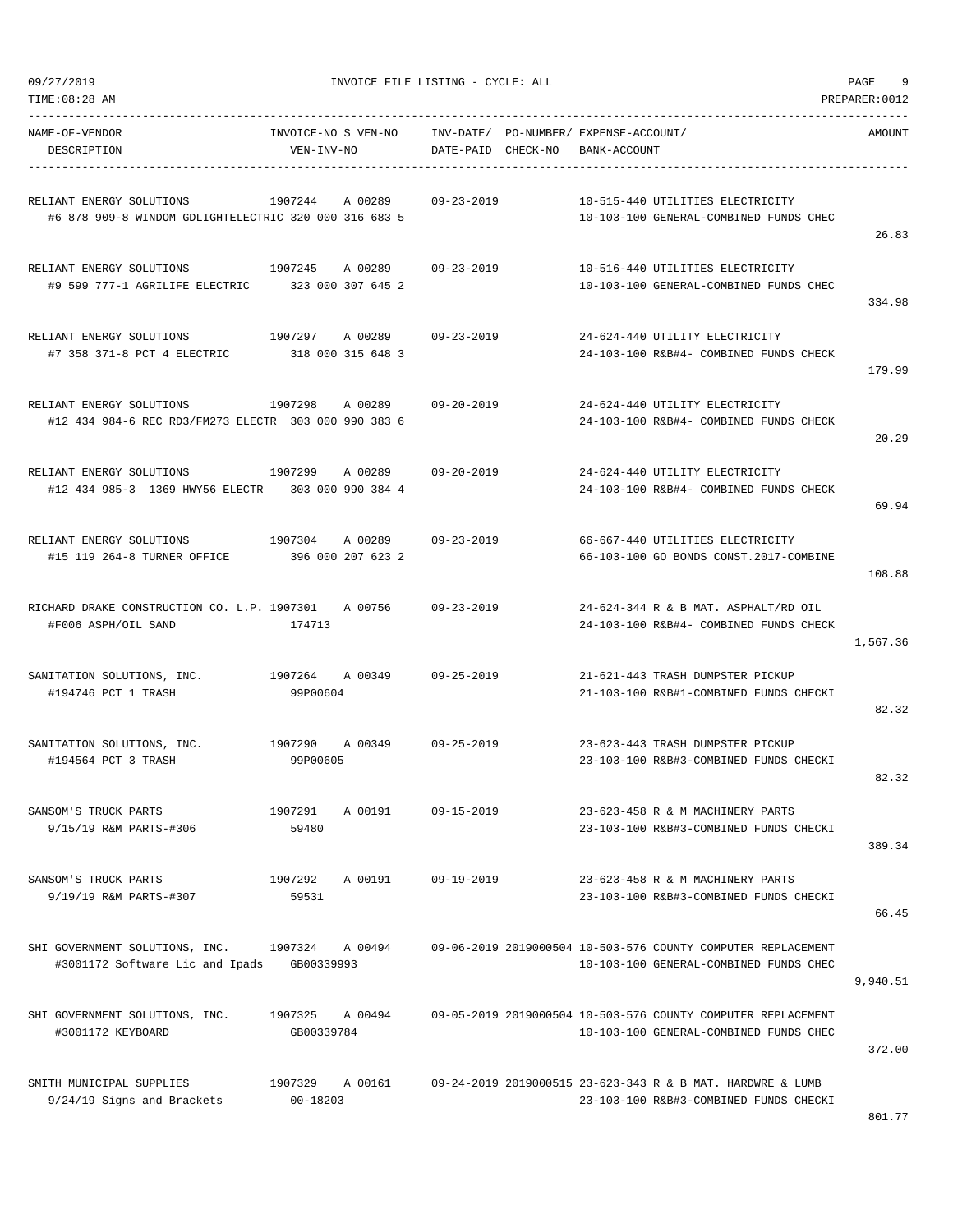| TIME:08:28 AM<br>PREPARER: 0012                                                                  |                                   |         |                    |  |                                                       |                                                                                |          |  |
|--------------------------------------------------------------------------------------------------|-----------------------------------|---------|--------------------|--|-------------------------------------------------------|--------------------------------------------------------------------------------|----------|--|
| NAME-OF-VENDOR<br>DESCRIPTION                                                                    | INVOICE-NO S VEN-NO<br>VEN-INV-NO |         | DATE-PAID CHECK-NO |  | INV-DATE/ PO-NUMBER/ EXPENSE-ACCOUNT/<br>BANK-ACCOUNT |                                                                                | AMOUNT   |  |
| SOUTHERN TIRE MART, LLC<br>#214560 TIRES(10)                                                     | 1907330<br>4170009009             | A 00596 | 09-12-2019         |  |                                                       | 23-623-459 R & M MACH. TIRES & TUBES<br>23-103-100 R&B#3-COMBINED FUNDS CHECKI | 4,708.00 |  |
| SOUTHWEST FANNIN S.U.D.<br>#1210 PCT 1 WATER                                                     | 1907326                           | A 00018 | 09-20-2019         |  |                                                       | 21-621-442 UTILITY WATER<br>21-103-100 R&B#1-COMBINED FUNDS CHECKI             | 16.58    |  |
| SPARKLIGHT<br>#120140181 INTERNET CO JUDGE                                                       | 1907246                           | A 00707 | 09-20-2019         |  |                                                       | 10-514-421 TELEPHONE/INTERNET<br>10-103-100 GENERAL-COMBINED FUNDS CHEC        | 78.94    |  |
| SPARKLIGHT<br>#102575958 INTERNET AGRILIFE                                                       | 1907247                           | A 00707 | 09-20-2019         |  |                                                       | 10-665-422 CABLE INTERNET<br>10-103-100 GENERAL-COMBINED FUNDS CHEC            | 64.99    |  |
| SPARKLIGHT<br>#121664254 PCT 4 INTERNET                                                          | 1907300                           | A 00707 | $09 - 23 - 2019$   |  |                                                       | 24-624-421 DSL INTERNET<br>24-103-100 R&B#4- COMBINED FUNDS CHECK              | 82.69    |  |
| SPARKLIGHT<br>#128529310 108 E SAM RAYBURN                                                       | 1907305                           | A 00707 | 09-20-2019         |  |                                                       | 66-667-421 INTERNET SERVICES<br>66-103-100 GO BONDS CONST.2017-COMBINE         | 152.39   |  |
| TEXAS BEST PROPANE LLC<br>9/6/19 IVANHOE TOWER PROPANE                                           | 1907248<br>201079                 | A       | $09 - 06 - 2019$   |  |                                                       | 10-543-422 R&M RADIO/TOWER<br>10-103-100 GENERAL-COMBINED FUNDS CHEC           | 350.00   |  |
| TEXAS DEPT. OF STATE HEALTH SERVICE 1907249 A 00767<br>#2014-044447-001 AUG REMOTE BIRTH 2009173 |                                   |         | $09 - 03 - 2019$   |  |                                                       | 10-409-489 COURT COSTS/ARREST FEES<br>10-103-100 GENERAL-COMBINED FUNDS CHEC   | 173.85   |  |
| TEXHOMA LIMESTONE, INC.<br>9/17/19 ROCK & GRAVEL                                                 | 1907278<br>7582                   | A 00265 | 09-17-2019         |  |                                                       | 22-622-341 R & B MAT. ROCK & GRAVEL<br>22-103-100 R&B#2- COMBINED FUNDS CHECK  | 1,815.20 |  |
| THOMAS LAWNMOWER SHOP<br>9/11/19 R&M PARTS                                                       | 1907293 A 00371<br>502942         |         | $09 - 11 - 2019$   |  |                                                       | 23-623-458 R & M MACHINERY PARTS<br>23-103-100 R&B#3-COMBINED FUNDS CHECKI     | 65.00    |  |
| THOMAS LAWNMOWER SHOP<br>9/16/19 R&M PARTS                                                       | 1907294 A 00371<br>502944         |         | 09-16-2019         |  |                                                       | 23-623-458 R & M MACHINERY PARTS<br>23-103-100 R&B#3-COMBINED FUNDS CHECKI     | 94.16    |  |
| TOPLINE HYDRAULICS INC<br>9/11/19 R&M PARTS-#314 HYD HOSE                                        | 1907295<br>673                    | A 00456 | $09 - 11 - 2019$   |  |                                                       | 23-623-458 R & M MACHINERY PARTS<br>23-103-100 R&B#3-COMBINED FUNDS CHECKI     | 69.05    |  |
| TRIPLE BLADE & STEEL<br>9/19/19 R&M PARTS-BLADE/BOLT                                             | 1907265<br>9087                   | A 00760 | $09 - 19 - 2019$   |  |                                                       | 21-621-458 R & M MACHINERY PARTS<br>21-103-100 R&B#1-COMBINED FUNDS CHECKI     | 194.85   |  |
| TXU ENERGY<br>#900011583831 SA ELECTRIC                                                          | 1907250 A 00160<br>054027759219   |         | 09-17-2019         |  |                                                       | 10-513-440 UTILITIES ELECTRICITY<br>10-103-100 GENERAL-COMBINED FUNDS CHEC     |          |  |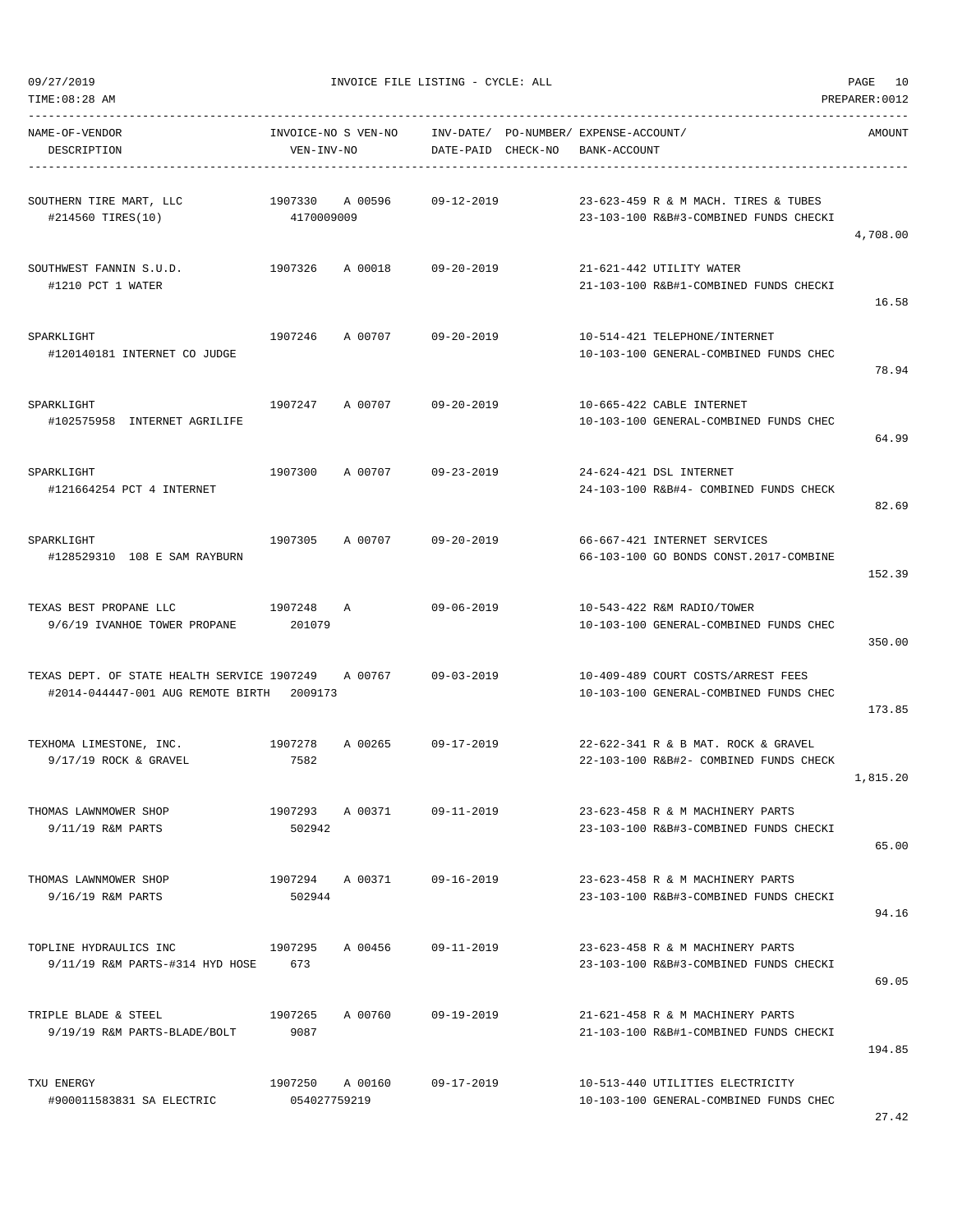| TIME:08:28 AM                                                                   |                   |                            |                    |                                                                                  | PREPARER: 0012 |
|---------------------------------------------------------------------------------|-------------------|----------------------------|--------------------|----------------------------------------------------------------------------------|----------------|
| NAME-OF-VENDOR<br>DESCRIPTION                                                   | VEN-INV-NO        | INVOICE-NO S VEN-NO        | DATE-PAID CHECK-NO | INV-DATE/ PO-NUMBER/ EXPENSE-ACCOUNT/<br>BANK-ACCOUNT                            | AMOUNT         |
| TXU ENERGY<br>#100063401102 LAKE FANNIN ELECTRIC 054852398150                   | 1907306 A 00160   |                            | 09-21-2019         | 85-520-440 UTILITIES ELECTRICITY<br>85-103-100 LAKE FANNIN-COMBINED FUNDS        | 61.21          |
| VERIZON WIRELESS<br>#442108889-00001 IT                                         | 9837800153        | 1907251 A 00127            | 09-10-2019         | 10-503-423 EMERGENCY INTERNET<br>10-103-100 GENERAL-COMBINED FUNDS CHEC          | 37.99          |
| VERIZON WIRELESS<br>#442108889-00001 JANITOR CELL 9837800153                    |                   | 1907252 A 00127            | 09-10-2019         | 10-510-423 CELL PHONE<br>10-103-100 GENERAL-COMBINED FUNDS CHEC                  | 26.52          |
| VERIZON WIRELESS<br>#442108889-00002 CO CLK                                     | 9837800154        | 1907253 A 00127 09-10-2019 |                    | 10-404-421 ELECTION INTERNET<br>10-103-100 GENERAL-COMBINED FUNDS CHEC           | 75.98          |
| 1907302 A 00127<br>VERIZON WIRELESS<br>#442108889-00001 JP3 INTERNET 9837800153 |                   |                            | $09 - 10 - 2019$   | 28-457-423 INTERNET SERVICE<br>28-103-100 J.P.#3 JUST.CT.TECH-COMB.FU            | 37.99          |
| VERIZON WIRELESS<br>#442108889-00001 EMERG MGMTINTERNET 9837800153              |                   | 1907303 A 00127            | $09 - 10 - 2019$   | 40-411-310 OFFICE SUPPLIES<br>40-103-100 NAACHO-COMBINED FUND CKING              | 37.99          |
| WALMART COMMUNITY<br>6032 2020 0005 1558 SUPPLY                                 | 1907296<br>008242 | A 00418 09-16-2019         |                    | 23-623-340 SHOP SUPPLIES<br>23-103-100 R&B#3-COMBINED FUNDS CHECKI               | 10.88          |
| YOUNG, GAIL<br>9/4/19 TRAVEL-109.2 MILES                                        | 1907331           | $\mathbb{A}$               | 09-27-2019         | 10-499-427 OUT OF COUNTY TRAVEL/TRAINI<br>10-103-100 GENERAL-COMBINED FUNDS CHEC | 63.34          |